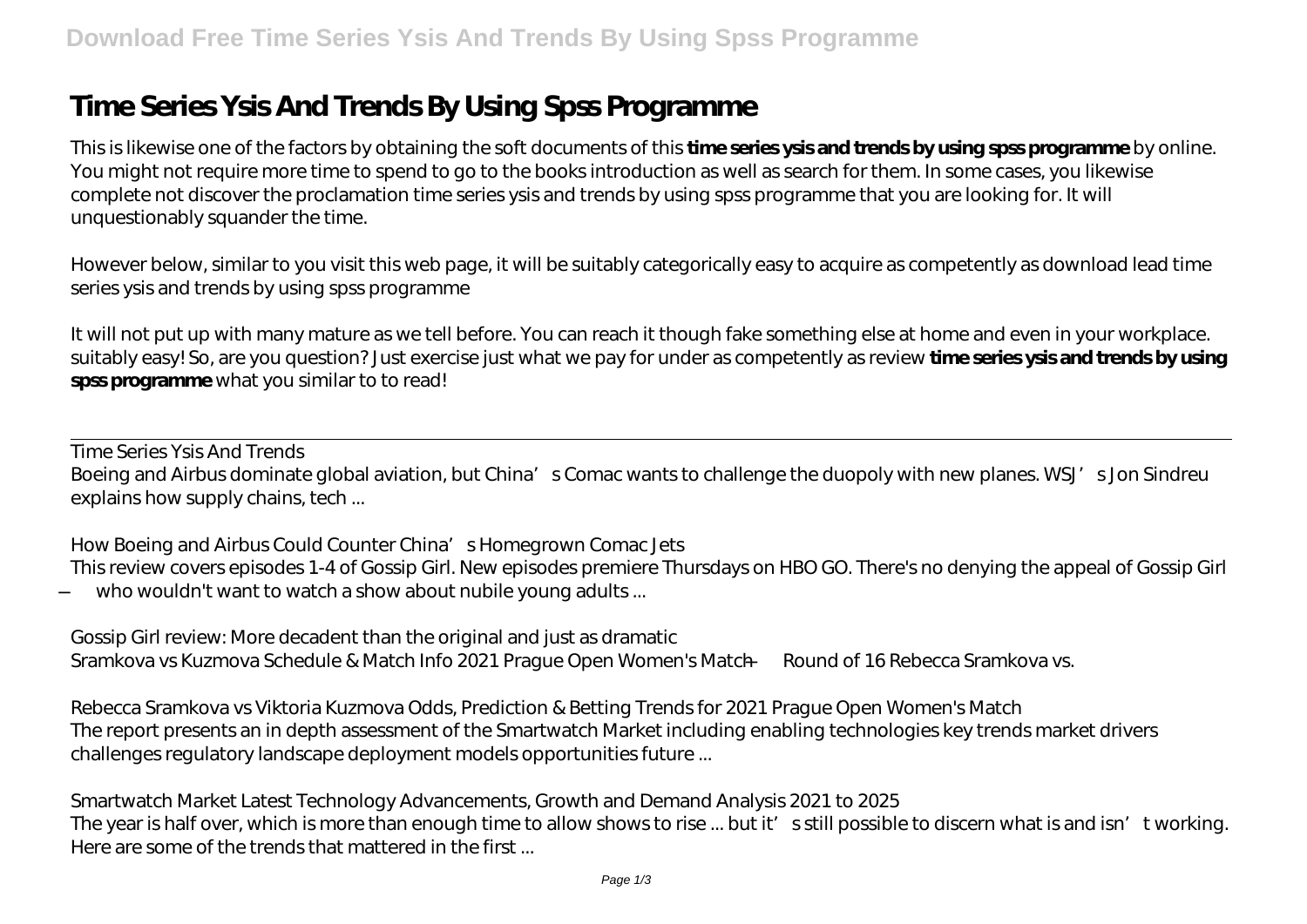#### *Reality check: trends, highs and lows of the TV year so far*

Avocor is introducing the G series, a new product family of sleek, bezel-less, edge-to-edge interactive displays designed to streamline workplace collaboration. Available in 65-, 75- and 85-inch ...

### *Avocor Addresses Modern Meeting Spaces With New G Series Displays*

Avocor has announced the G series, a new product family of interactive displays designed to streamline workplace collaboration. Available in 65-, 75-, and 85-inch sizes, the G series collaboration ...

#### *Avocor Announces G Series Interactive Displays*

Phoenix racing out to a 2-0 lead revealed some early trends about these NBA Finals. Which ones are here to stay as the series shifts to Milwaukee?

## *NBA Finals 2021: The biggest trends so far in the Phoenix Suns-Milwaukee Bucks series*

Cinema Junkie returns from quarantine break with an episode that celebrates pop culture, Since July is the month of Comic-Con we talk about comic book movies focusing on the Marvel Cinematic Universe.

#### *Cinema Junkie Episode 211: Critical Thinking And The Marvel Cinematic Universe*

Shakeel made a valiant half century for Pakistan in the second ODI against England, a game the visitors lost, but not before being spotted by a number of cricket fans just for being a Kohli lookalike.

#### *'Virat Kohli in Green Jersey': Saud Shakeel Trends on Twitter*

The series monitors the evolution of the support system for science, technology and innovation worldwide over time. Key emerging trends are identified and placed within their socio-economic and ...

#### *UNESCO Science Report series*

LinkSquares, provider of the AI-powered contract lifecycle management and analysis tool, announced it has raised \$40 million in Series B financing.

#### *LinkSquares Announces \$40 Million in Series B Funding Led by Sorenson Capital*

In the 10 years between the census counts, people can move in and out of an area, which not only affects the accuracy of the Form 477 data, but it also makes it difficult for researchers or ...

*Looking at broadband availability data over time*